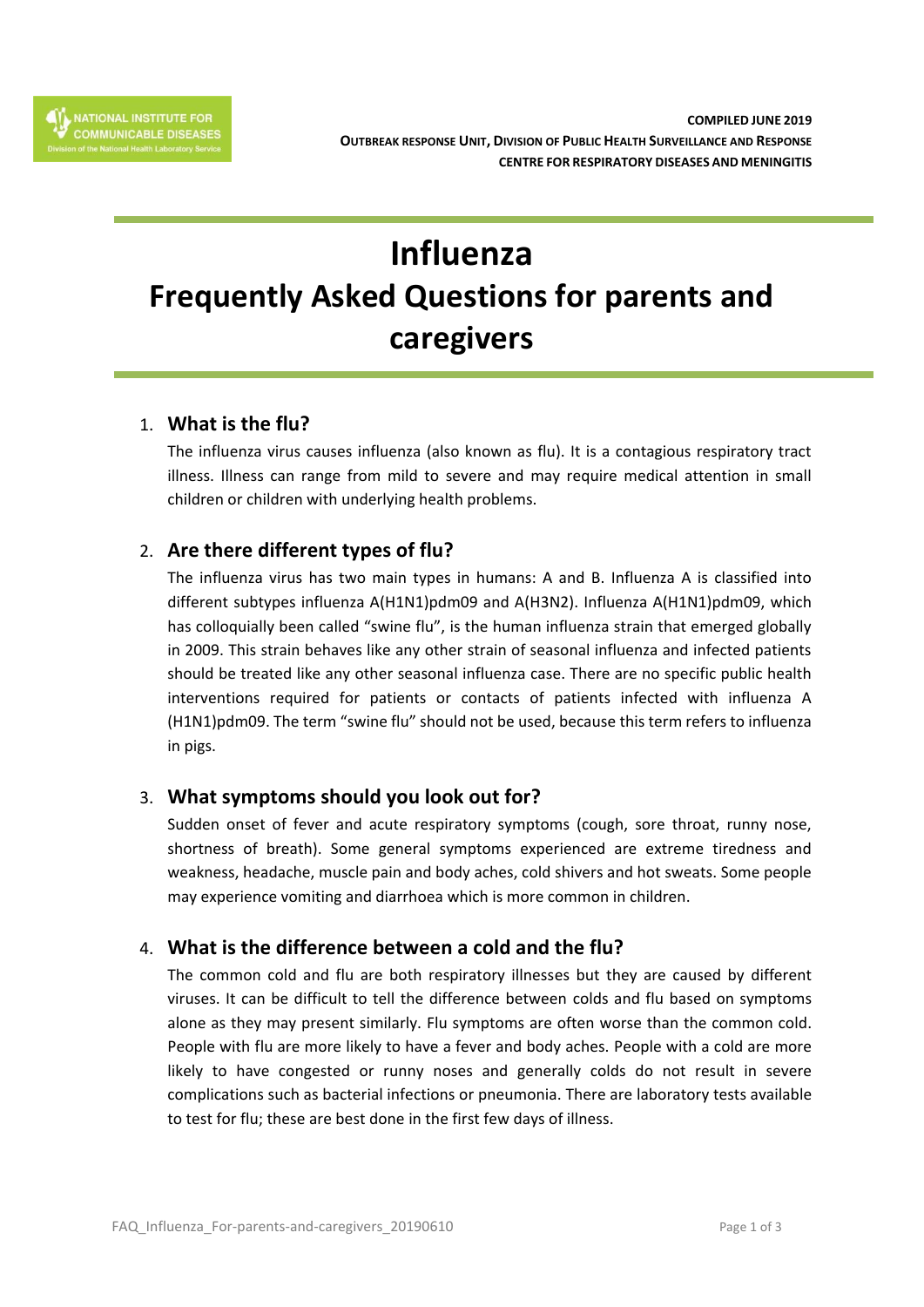#### 5. **How serious is flu?**

The majority of people with flu will recover in 3-7 days, but some people will develop complications because of flu, some of which can be life threatening. Examples of complications from flu are sinus infection, ear infections and pneumonia. Pneumonia is an infection of the lungs caused either by the influenza virus alone or from co-infection with bacteria. Other possible serious complications following by flu can be inflammation of heart, brain or muscle tissue. In some cases, multi-organ failure may occur (this is when the flu virus causes an inflammatory response throughout the body causing organ failure such as respiratory and kidney failure). Children under the age of 5 years and any child with other health problems (such as asthma, chronic lung conditions, disorders of the brain or nervous system and diabetes) are at a higher risk of flu complications such as pneumonia, bronchitis, ear and sinus infections.

## 6. **What do I do if my child gets sick?**

Make sure your child drinks plenty of fluid and gets lots of rest. Medication for fever and nasal congestion can be administered for symptom relief. Keep your child home from school.

Antiviral drugs are prescription medicines that can be used to treat flu illness. They are given to treat flu in people who are very sick (admitted in hospital) or people who are at high risk of complications. They work best when given within 2 days of onset of illness.

If you are worried about your child, contact your doctor early. Children younger than 5 years or children with long-term health problems are at higher risk of complications from the flu and you may have to take them to the doctor. A baby under 12 weeks of age with a fever should be seen by a medical professional as soon as possible.

In young children, you should seek urgent medical attention if any of the following are present: Fast breathing with ribs pulling in with each breath, bluish tinge of lips, severe muscle pain (child refuses to walk), dehydration (no urine for 8 hours, no tears when crying, dry mouth, sunken eyes), severe chest pain, seizures, fever (> 40°C or in children <12 weeks any fever), not alert or interacting when awake, symptoms that improve and then worsen or worsening of a chronic medical condition.

In older children and adults you should seek medical attention if the following are present: difficulty breathing, persistent pain or pressure in the chest or abdomen, seizures, confusion, persistent dizziness, severe muscle pain, not urinating, symptoms that improve but then worsen or worsening of a chronic medical condition.

## 7. **How is flu spread?**

Flu is spread mainly by respiratory droplets (when people with flu cough, sneeze and talk) these droplets can land in the mouths or noses of people in close proximity. You can also catch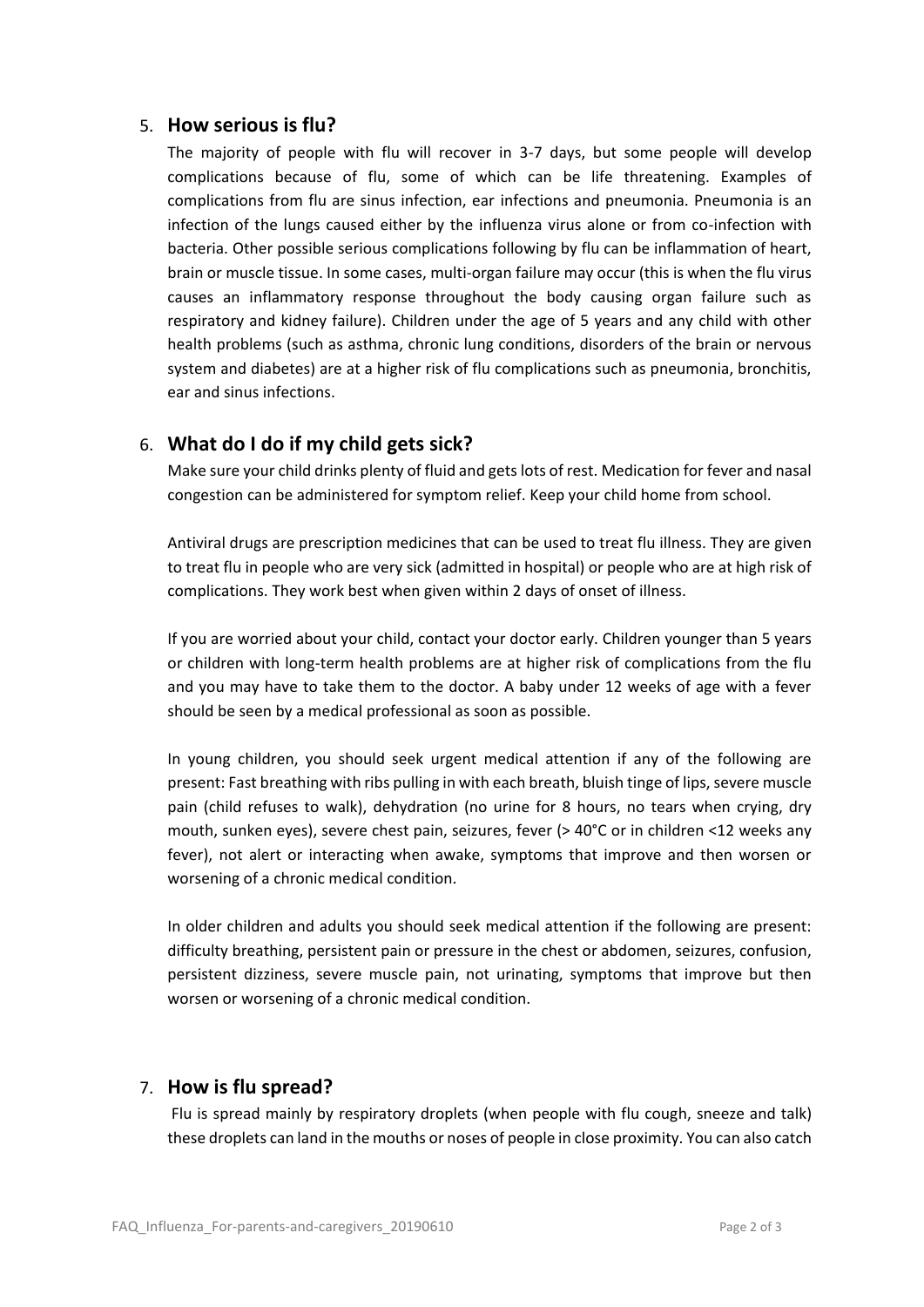the flu by touching an object or surface that has flu virus on it and then touching your mouth, eyes or nose.

### 8. **For how long is a person contagious?**

A person with flu may be contagious 1 day before symptoms appear and for about 3-7 days after the onset of symptoms. The interval from when a person is exposed to the flu virus to onset of symptoms is about 1 to 4 days (average 2 days).

#### 9. **How do I reduce the spread of flu?**

Infected children and staff should stay home and limit contact with other people. If your child is sick, keep him or her at home. You and your child should stay away from people who are sick.

Teach your child to:

•Cover his or her nose and mouth when coughing/sneezing (e.g. cough into a tissues, cough into a sleeve)

- •Discard used tissues and to wash his/her hands with soap
- •Avoid touching his or her eyes, nose, or mouth
- •Wash hands frequently

Surfaces that are commonly touched (e.g. door handles) should be cleaned thoroughly.

#### 10. **Should I get the flu vaccine?**

The flu vaccine is developed every year with the strains predicted for that year. The vaccine is effective after 10-14 days and should thus be administered yearly before the start of the flu season. In South Africa the flu season typically starts around May and thus the optimal time for vaccination is around March/April. No live virus is present in the vaccine and thus your child cannot 'catch' the flu from the vaccine. It is safe to administer the flu vaccine from 6 months of age.

The flu vaccine is recommended for the following groups:

•Pregnant women at any stage of pregnancy (including 2 weeks after delivery)

•Persons over 6 months with medical conditions such as chronic respiratory (asthma, tuberculosis), cardiac diseases, chronic renal diseases, diabetes mellitus, individuals who are immunosuppressed (e.g. HIV) or obese.

- •Persons aged 6 months to ≤18 years on long-term aspirin therapy
- •Children aged 6 months to 59 months
- •Persons aged≥65 years
- •Healthcare workers
- •Residents of old-age homes and chronic care and rehabilitation institutions
- •Adults and children who are family contacts of high-risk cases
- •Any persons wishing to minimize the risk of influenza acquisition